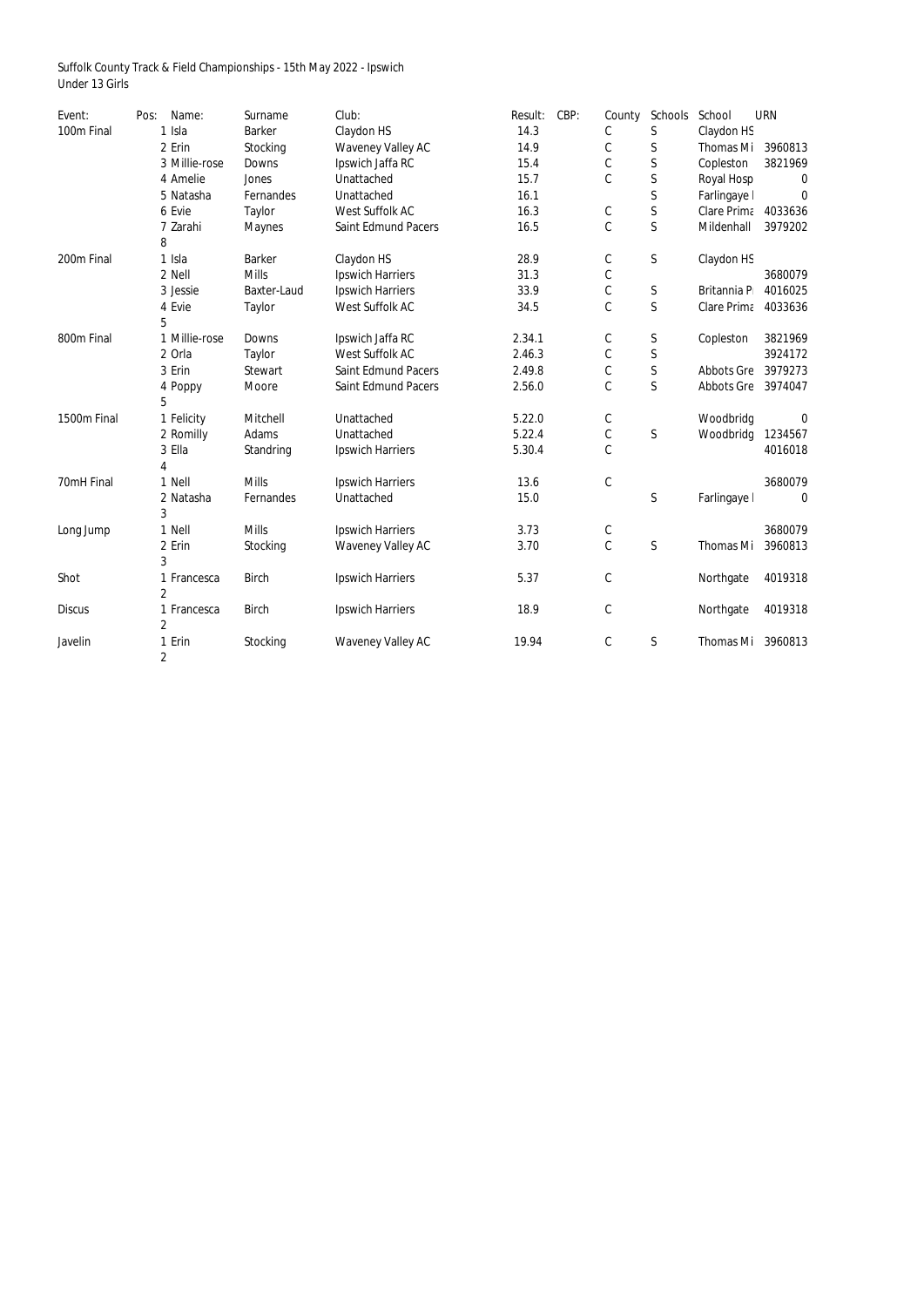Suffolk County Track & Field Championships - 15th May 2022 - Ipswich Under 15 Girls

| Event:      | Pos: | Name:        | Surname         | Club:                         | Result: | CBP:       | County        | Schools        | School             | <b>URN</b> |
|-------------|------|--------------|-----------------|-------------------------------|---------|------------|---------------|----------------|--------------------|------------|
| 100m Heat 1 |      | 1 Ruby       | Avis            | <b>Ipswich Harriers</b>       | 13.6    |            | C             | S              | Hadleigh H         | 3748528    |
|             |      | 2 Fifii      | Adewuyi         | Unattached                    | 14.0    |            | С             | S              | Royal hosp         | 0          |
|             |      |              |                 | <b>Saint Edmund Pacers</b>    | 14.2    |            | C             | S              | Thurston co        | 3895504    |
|             |      | 3 Jessica    | Ambrose         |                               |         |            |               |                |                    |            |
|             |      | 4 Laura      | Osborne Kember  | <b>Woodbridge Wolves AC</b>   | 14.4    |            | C             | S              | Farlingaye         | 3994422    |
|             |      | 5 Grace      | <b>Daniels</b>  | <b>Saint Edmund Pacers</b>    | 14.5    |            | C             | $\mathsf S$    | <b>Stour Valle</b> | 3982055    |
|             |      | 6 Yasmina    | Severino-Green  | <b>Ipswich Harriers</b>       | 15.4    |            | C             | $\mathsf{S}$   | St. Albans         | 4019319    |
|             |      |              |                 |                               |         |            |               |                |                    |            |
|             | 8    |              |                 |                               |         |            |               |                |                    |            |
| 100m Heat 2 |      | 1 Holly      | Ayling          | West Suffolk AC               | 14.0    |            | C             | S              | Thurston co        | 3793258    |
|             |      | 2 Deborah    | Adeyemi         | Unattached                    | 14.0    |            | C             | S              | Royal hosp         | 0          |
|             |      | 3 Lily       | Ambrose         | <b>Saint Edmund Pacers</b>    | 14.4    |            | $\mathcal{C}$ | $\mathsf S$    | Thurston co        | 3895503    |
|             |      | 4 Emily      | Washington      | West Suffolk AC               | 14.6    |            | $\mathsf C$   | $\mathsf S$    | Debenham           | 4030061    |
|             |      | 5 Isabella   | Scurrell        | Unattached                    | 15.6    |            | C             | $\mathsf{S}$   | Debenham           | 0          |
|             | 6    |              |                 |                               |         |            |               |                |                    |            |
|             |      |              |                 |                               |         |            |               |                |                    |            |
|             | 8    |              |                 |                               |         |            |               |                |                    |            |
| 100m Final  |      | 1 Ruby       | Avis            | <b>Ipswich Harriers</b>       | 13.3    |            | C             | S              | Hadleigh H         | 3748528    |
|             |      | 2 Holly      | Ayling          | West Suffolk AC               | 13.8    |            | C             | $\mathsf S$    | Thurston co        | 3793258    |
|             |      | 3 Jessica    | Ambrose         | <b>Saint Edmund Pacers</b>    | 13.9    |            | C             | $\mathsf S$    | Thurston co        | 3895504    |
|             |      |              |                 |                               |         |            |               |                |                    |            |
|             |      | 4 Deborah    | Adeyemi         | Unattached                    | 14.1    |            | C             | S              | Royal hosp         | 0          |
|             |      | 5 Fifii      | Adewuyi         | Unattached                    | 14.1    |            | С             | $\mathsf S$    | Royal hosp         | 0          |
|             |      | 6 Lily       | Ambrose         | <b>Saint Edmund Pacers</b>    | 14.2    |            | C             | $\mathsf S$    | Thurston co        | 3895503    |
|             |      | 7 Laura      | Osborne Kember  | <b>Woodbridge Wolves AC</b>   | 14.3    |            | C             | S              | Farlingaye         | 3994422    |
|             | 8    |              |                 |                               |         |            |               |                |                    |            |
| 200m Heat 1 |      | 1 Holly      | Ayling          | <b>West Suffolk AC</b>        | 28.3    |            | C             | S              | Thurston co        | 3793258    |
|             |      | 2 Fifii      | Adewuyi         | Unattached                    | 28.8    |            | С             | S              | Royal hosp         | 0          |
|             |      | 3 Jessica    | Ambrose         | <b>Saint Edmund Pacers</b>    | 28.9    |            | C             | $\mathsf S$    | Thurston co        | 3895504    |
|             |      | 4 Laura      | Osborne Kember  | <b>Woodbridge Wolves AC</b>   | 29.0    |            | С             | S              | Farlingaye         | 3994422    |
|             |      | 5 Grace      | <b>Daniels</b>  | <b>Saint Edmund Pacers</b>    | 29.7    |            | C             | S              | <b>Stour Valle</b> | 3982055    |
|             |      |              |                 |                               |         |            |               | S              |                    |            |
|             |      | 6 Isabella   | Scurrell        | Unattached                    | 31.7    |            | C             |                | Debenham           | 0          |
|             | 7    |              |                 |                               |         |            |               |                |                    |            |
|             | 8    |              |                 |                               |         |            |               |                |                    |            |
| 200m Heat 2 |      | 1 Deborah    | Adeyemi         | Unattached                    | 29.2    |            | C             | S              | Royal hosp         | 0          |
|             |      | 2 Ruby       | Avis            | <b>Ipswich Harriers</b>       | 29.4    |            | $\mathsf C$   | $\mathsf S$    | Hadleigh H         | 3748528    |
|             |      | 3 Imogen     | Porch           | <b>West Suffolk AC</b>        | 30.0    |            | С             | $\mathsf S$    | <b>Debenham</b>    | 3567519    |
|             |      | 4 Eleanor    | Cox             | <b>Saint Edmund Pacers</b>    | 31.1    |            | $\mathsf C$   | $\mathsf S$    | <b>SET Ixworth</b> | 4027130    |
|             |      | 5 Liberty    | Makinson        | Unattached                    | 32.5    |            | $\mathsf C$   | $\mathsf{S}$   | Woodbridg a1       |            |
|             | 6    |              |                 |                               |         |            |               |                |                    |            |
|             | 7    |              |                 |                               |         |            |               |                |                    |            |
|             | 8    |              |                 |                               |         |            |               |                |                    |            |
| 200m Final  |      | 1 Fifii      | Adewuyi         | Unattached                    | 28.4    |            | C             | S              | Royal hosp         | 0          |
|             |      | 2 Ruby       | Avis            | <b>Ipswich Harriers</b>       | 28.5    |            | C             | $\mathsf S$    | Hadleigh H         | 3748528    |
|             |      |              |                 | West Suffolk AC               | 28.7    |            |               | $\mathsf S$    |                    | 3793258    |
|             |      | 3 Holly      | Ayling          |                               |         |            | $\mathsf C$   |                | Thurston co        |            |
|             |      | 4 Laura      | Osborne Kember  | Woodbridge Wolves AC          | 28.9    |            | $\mathsf C$   | $\mathsf S$    | Farlingaye         | 3994422    |
|             |      | 5 Jessica    | Ambrose         | <b>Saint Edmund Pacers</b>    | 29.6    |            | С             | $\mathsf S$    | Thurston co        | 3895504    |
|             |      | 6 Deborah    | Adeyemi         | Unattached                    | 30.9    |            | $\mathsf C$   | $\mathsf{S}$   | Royal hosp         | 0          |
|             | 7    |              |                 |                               |         |            |               |                |                    |            |
|             | 8    |              |                 |                               |         |            |               |                |                    |            |
| 300m Final  |      | 1 Bella      | Taylor          | <b>Saint Edmund Pacers</b>    | 43.3    | <b>CBP</b> | C             | $\mathsf S$    | Finborough         | 3793260    |
|             |      | 2 Eva        | <b>Barton</b>   | <b>West Suffolk AC</b>        | 44.4    |            | С             |                |                    | 3793529    |
|             |      | 3 Alice      | Winstanley      | <b>Saint Edmund Pacers</b>    | 51.2    |            | C             | $\mathsf{S}$   | Thurston C         | 3969047    |
| 800m Final  | 4    |              |                 | <b>Saint Edmund Pacers</b>    |         |            |               |                |                    |            |
|             |      | 1 Bella      | Taylor          |                               | 2.19.8  |            | C             | $\mathsf S$    | Finborough         | 3793260    |
|             |      | 2 Eva        | <b>Barton</b>   | <b>West Suffolk AC</b>        | 2.25.2  |            | С             |                |                    | 3793529    |
|             |      | 3 Eva        | Torfinn         | <b>Saint Edmund Pacers</b>    | 2.35.1  |            | C             | $\mathsf S$    | st Benedict        | 3983611    |
|             |      | 4 Eleanor    | Cox             | <b>Saint Edmund Pacers</b>    | 2.39.1  |            | $\mathsf C$   | $\mathsf S$    | <b>SET IxwortI</b> | 4027130    |
|             |      | 5 Eloise     | Carter          | Unattached                    | 2.42.7  |            | C             | $\mathsf S$    | Woodbridg          | 0          |
|             |      | 6 Lily       | Ambrose         | <b>Saint Edmund Pacers</b>    | 2.43.3  |            | $\mathsf C$   | $\mathsf S$    | Thurston co        | 3895503    |
|             |      | 7 Darcy      | <b>Bowen</b>    | Ipswich Jaffa RC              | 2.46.0  |            | $\mathsf C$   | S              | Northgate          | 0          |
|             |      |              |                 |                               |         |            |               |                |                    |            |
|             |      | 8 Madeleine  | <b>Butcher</b>  | <b>West Suffolk AC</b>        | 2.46.9  |            | C             |                |                    | 3869827    |
|             |      | 9 Lara       | Zie             | Unattached                    | 2.46.9  |            |               | 0 <sub>S</sub> | Woodbridg A1       |            |
| 1500m Final |      | 1 Darcy      | Gladwell        | <b>Ipswich Harriers</b>       | 4.45.8  |            | C             | S              | Ipswich Sch        | 3835673    |
|             |      | 2 Verity     | Valentine       | <b>Saint Edmund Pacers</b>    | 4.51.1  |            |               | S              | The Perse l        | 3827066    |
|             |      | 3 Isla       | Widdowson       | <b>Colchester Harriers AC</b> | 5.02.2  |            |               |                | Thomas Ga          | 3687203    |
|             |      | 4 Isabel     | Moore           | <b>Saint Edmund Pacers</b>    | 5.05.6  |            | C             | S              | <b>Sybil Andre</b> | 3837012    |
|             |      |              |                 |                               |         |            |               |                |                    |            |
|             |      | 5 Bella Rose | Jameson         | Ipswich Jaffa RC              | 5.11.7  |            | C             | S              | Northgate          | 3781856    |
|             |      | 6 Alice      | Winstanley      | <b>Saint Edmund Pacers</b>    | 5.20.0  |            |               | S              | Thurston C         | 3969047    |
|             |      | 7 Charlotte  | <b>Phillips</b> | Unattached                    | 5.21.4  |            | C             | S              | Woodbridg          | 0          |
|             |      | 8 Ottilie    | Heather-Hayes   | <b>Ipswich Harriers</b>       | 5.26.7  |            | C             | S              | Farlingaye         | 0          |
| Long Jump   |      | 1 Laura      | Osborne Kember  | <b>Woodbridge Wolves AC</b>   | 4.47    |            | С             | S              | Farlingaye         | 3994422    |
|             |      |              |                 |                               |         |            |               |                |                    |            |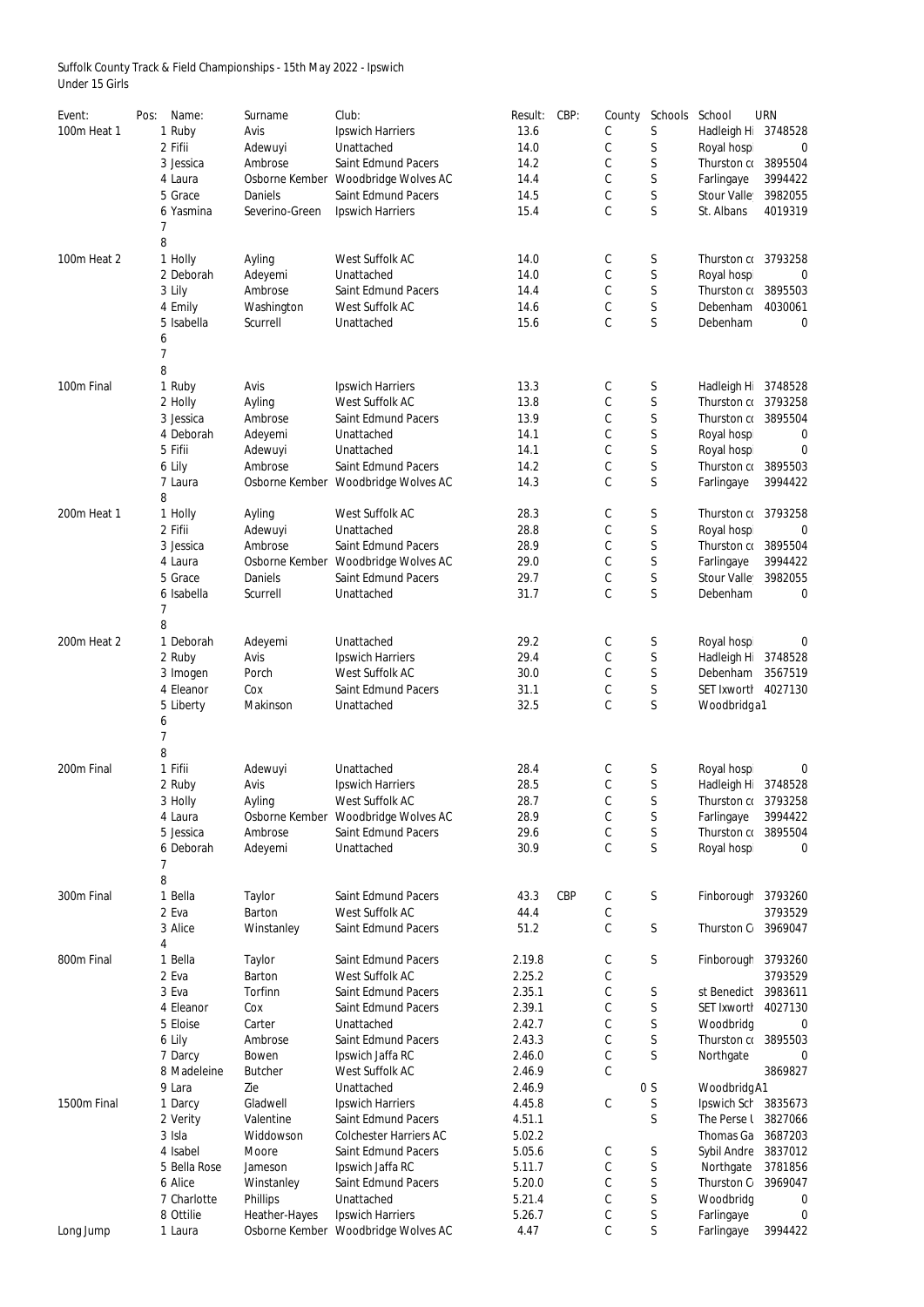|               | 2 Holly                    | Ayling   | West Suffolk AC         | 4.31  | C | S      | 3793258<br>Thurston co |
|---------------|----------------------------|----------|-------------------------|-------|---|--------|------------------------|
|               | 3                          |          |                         |       |   |        |                        |
| High Jump     | Isabella<br>$\overline{2}$ | Scurrell | Unattached              | 1.25  | C | S      | Debenham<br>0          |
| Shot          | <b>Jess</b>                | Lamprell | <b>Ipswich Harriers</b> | 11.85 | C | S      | Framlingha 3940086     |
|               | 2 Myia                     | Jones    | Unattached              | 5.74  | C | ∼<br>S | Farlingaye   A1        |
|               | 3                          |          |                         |       |   |        |                        |
| <b>Discus</b> | <b>Jess</b>                | Lamprell | <b>Ipswich Harriers</b> | 26.29 | С | S      | 3940086<br>Framlingha  |
|               | C                          |          |                         |       |   |        |                        |
| Javelin       | <b>Jess</b>                | Lamprell | <b>Ipswich Harriers</b> | 24.02 | C | S      | 3940086<br>Framlingha  |
|               | 2                          |          |                         |       |   |        |                        |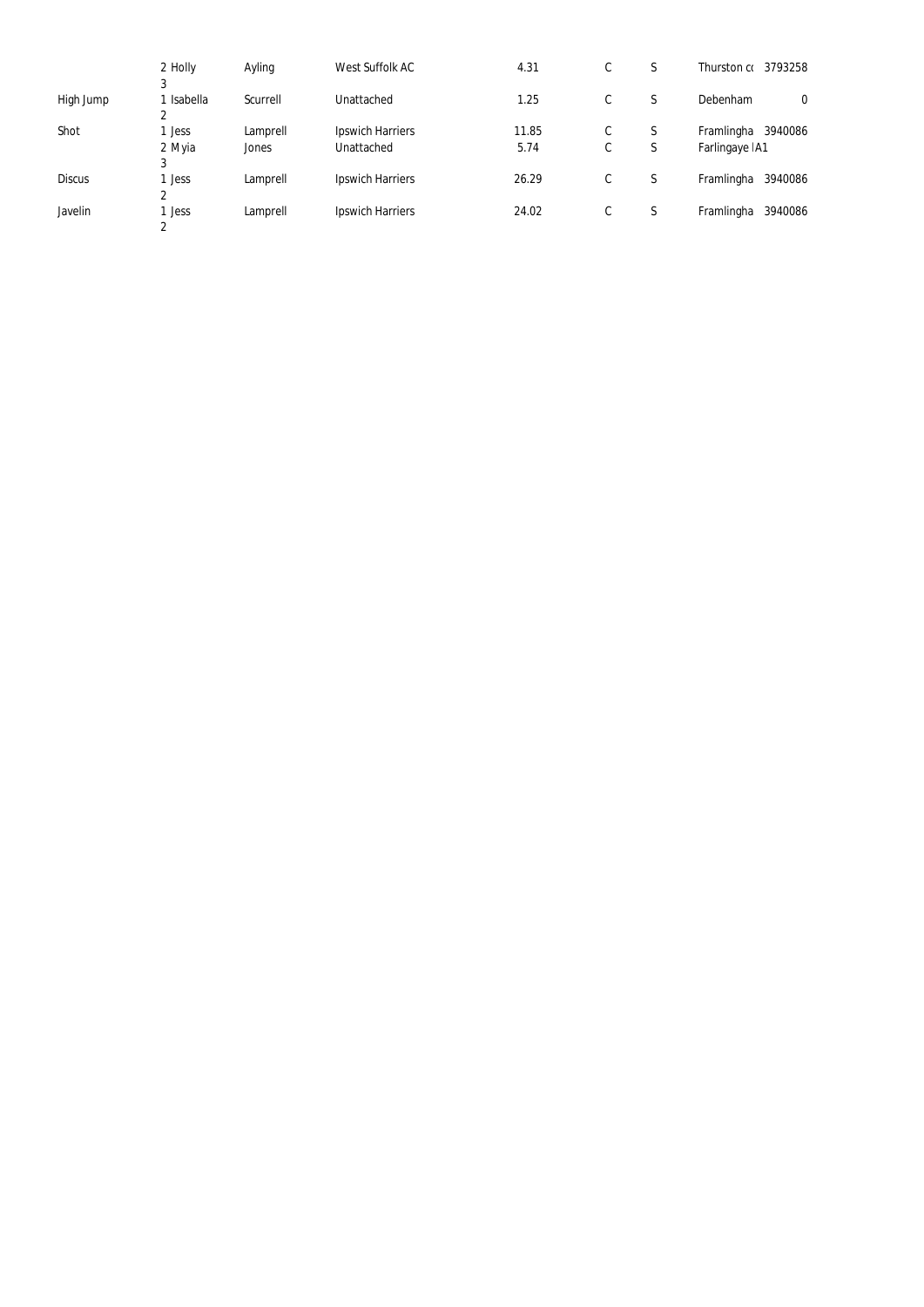Suffolk County Track & Field Championships - 15th May 2022 - Ipswich Under 17 Women

| Event:        | Pos: | Name:                 | Surname        | Club:                      | Result: | CBP:       |             |                |                   | <b>URN</b> |
|---------------|------|-----------------------|----------------|----------------------------|---------|------------|-------------|----------------|-------------------|------------|
| 100m Final    |      | 1 Agatha              | Gouldby        | <b>Waveney Valley AC</b>   | 13.4    |            | C           | S              | East Point /      | 3618488    |
|               |      | 2 Jessica             | Harvey         | <b>Ipswich Harriers</b>    | 14.2    |            | $\mathsf C$ | $\mathsf S$    | Northgate         | 3872541    |
|               |      | 3 Emily               | Benbow         | Unattached                 | 14.3    |            |             | S              | Royal hosp a1     |            |
|               |      | 4 Olufunmilayo Laguda |                | <b>Ipswich Harriers</b>    | 14.9    |            | $\mathsf C$ | $\mathsf S$    | Woodbridg 4001652 |            |
|               |      | 5                     |                |                            |         |            |             |                |                   |            |
| 200m Final    |      | 1 Ines                | Green          | <b>Ipswich Harriers</b>    | No Time |            | C           | S              | Ipswich Hig       | 3658629    |
|               |      | 2 Grace               | <b>Bestley</b> | <b>Ipswich Harriers</b>    | No Time |            | $\mathsf C$ | $\mathsf S$    | St Joseph's       | 3756759    |
|               |      | 3 Jessica             | Harvey         | <b>Ipswich Harriers</b>    | No Time |            | С           | $\mathsf S$    | Northgate         | 3872541    |
|               |      | 4 Laura               | Temple-Cox     | <b>Ipswich Harriers</b>    | No Time |            | $\mathsf C$ | $\mathsf S$    | Ipswich hig       | 3977781    |
|               |      | 5                     |                |                            |         |            |             |                |                   |            |
| 300m Final    |      | 1 Ruth                | Westland       | <b>Ipswich Harriers</b>    | 43.0    |            | C           |                |                   | 3898805    |
|               |      | 2 Ines                | Green          | <b>Ipswich Harriers</b>    | 43.1    |            | $\mathsf C$ | S              | Ipswich Hig       | 3658629    |
|               |      | 3 Amelie              | <b>Taylor</b>  | <b>Saint Edmund Pacers</b> | 44.9    |            | С           |                | 0                 | 3692002    |
|               |      | 4 Grace               | <b>Davis</b>   | <b>West Suffolk AC</b>     | 47.5    |            | С           | S              | Stowmarke         | 4000077    |
|               |      | 5 Natalia             | <b>Maynes</b>  | <b>Saint Edmund Pacers</b> | 50.5    |            | $\mathsf C$ | $\mathsf{S}$   | Mildenhall        | 3964591    |
|               |      | 6                     |                |                            |         |            |             |                |                   |            |
| 800m Final    |      | 1 Grace               | <b>Bestley</b> | <b>Ipswich Harriers</b>    | 2.32.5  |            | C           | S              | St Joseph's       | 3756759    |
|               |      | 2 Mae                 | Washington     | West Suffolk AC            | 2.34.6  |            | С           |                |                   | 3710172    |
|               |      | 3 Florence            | West           | <b>Saint Edmund Pacers</b> | 2.36.2  |            | $\mathsf C$ | S              | Thurston co       | 3823926    |
|               |      | 4 Hannah              | Gargett        | <b>Saint Edmund Pacers</b> | 3.07.0  |            | $\mathsf C$ | $\mathsf S$    | St Benedict       | 3974041    |
|               |      | 5                     |                |                            |         |            |             |                |                   |            |
| 1500m Final   |      | 1 Amelie              | Crabb          | Ipswich Jaffa RC           | 5.06.3  |            | C           | S              | Ipswich hig       | 3376307    |
|               |      | 2 Lauren              | Squirrell      | <b>Ipswich Harriers</b>    | 5.06.9  |            | C           | $\mathsf S$    | Kesgrave H        | 3249910    |
|               |      | 3 Laura               | Temple-Cox     | <b>Ipswich Harriers</b>    | 5.29.7  |            | $\mathsf C$ | $\mathsf{S}$   | Ipswich hig       | 3977781    |
|               |      | 4                     |                |                            |         |            |             |                |                   |            |
| Long Jump     |      | 1 Emily               | Benbow         | Unattached                 | 4.32    |            |             | $\mathsf S$    | Royal hosp a1     |            |
|               |      | 2 Amelie              | <b>Taylor</b>  | <b>Saint Edmund Pacers</b> | 4.28    |            | С           |                | 0.                | 3692002    |
|               |      | 3                     |                |                            |         |            |             |                |                   |            |
| Triple Jump   |      | 1 Agatha              | Gouldby        | <b>Waveney Valley AC</b>   | 10.27   |            | С           | S              | East Point /      | 3618488    |
|               |      | $\overline{2}$        |                |                            |         |            |             |                |                   |            |
| Shot          |      | 1 Agatha              | Gouldby        | <b>Waveney Valley AC</b>   | 10.61   |            | $\mathsf C$ | $\mathsf S$    | East Point /      | 3618488    |
|               |      | $\overline{2}$        |                |                            |         |            |             |                |                   |            |
| <b>Discus</b> |      | 1 Nancy               | Akyol          | <b>Ipswich Harriers</b>    | 28.64   |            | $\mathsf C$ | S              | Woodbridg 3681134 |            |
|               |      | $\overline{2}$        |                |                            |         |            |             |                |                   |            |
| Hammer        |      | 1 Nancy               | Akyol          | <b>Ipswich Harriers</b>    | 40.04   |            | $\mathsf C$ | S              | Woodbridg 3681134 |            |
|               |      | 2                     |                |                            |         |            |             |                |                   |            |
| Javelin       |      | 1 Olivia              | Hyndman        | <b>West Suffolk AC</b>     | 40.39   | <b>CBP</b> | C           | S              | Finborough        | 3793256    |
|               |      | 2 Lucia               | Pampanini      | <b>Ipswich Harriers</b>    | 35.01   |            | $\mathsf C$ | $\mathsf S$    | Ipswich Hig       | 3905840    |
|               |      | 3 Mia                 | Alexander      | Unattached                 | 26.41   |            |             | 0 <sub>S</sub> | <b>Royal Hosp</b> | 0          |
|               |      | 4                     |                |                            |         |            |             |                |                   |            |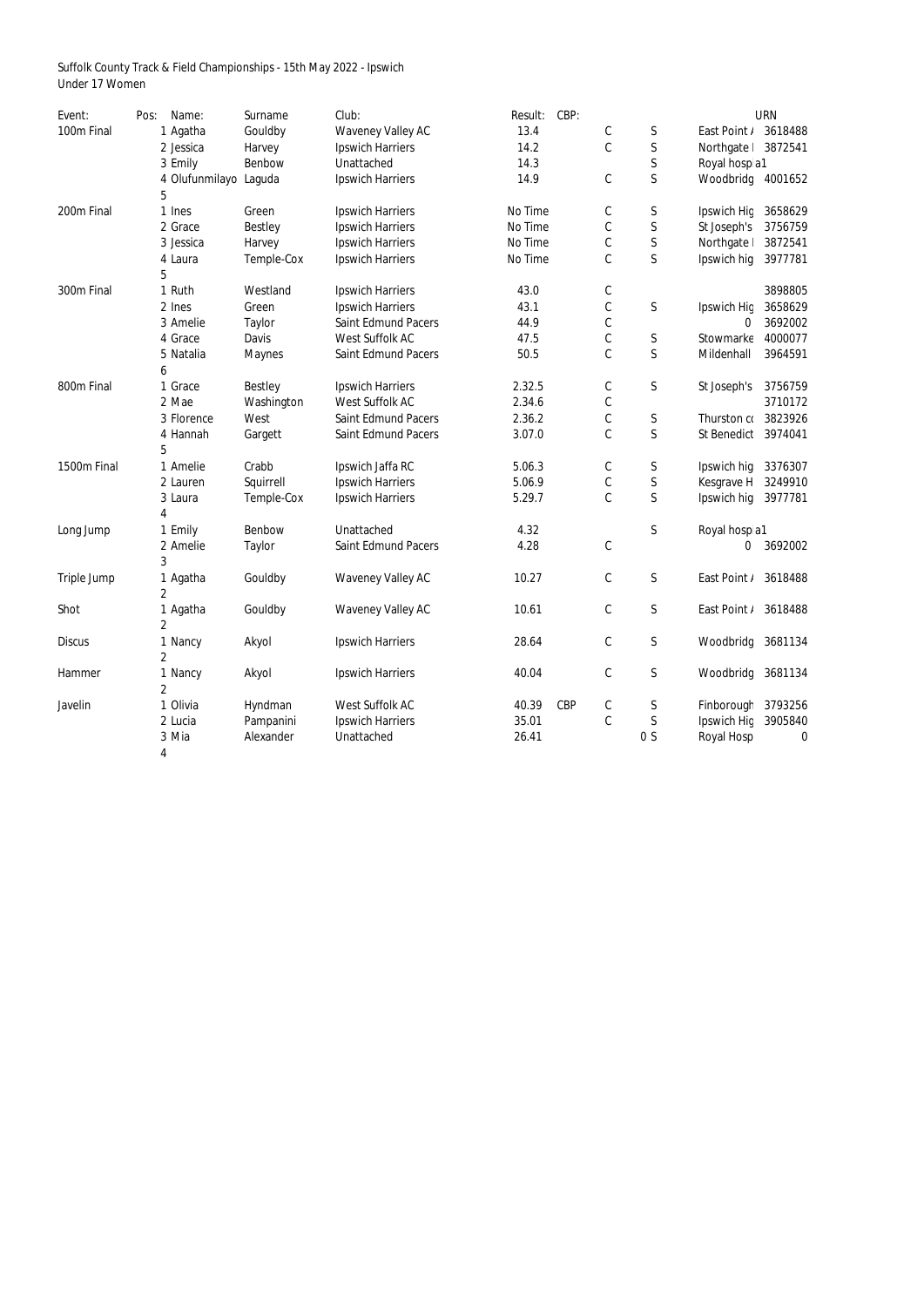Suffolk County Track & Field Championships - 15th May 2022 - Ipswich Under 20 Women

| Event:        | Pos: | Name:          | Surname       | Club:                                       | Result: | CBP:       |             |              |                            | <b>URN</b> |
|---------------|------|----------------|---------------|---------------------------------------------|---------|------------|-------------|--------------|----------------------------|------------|
| 100m Final    |      | 1 Millie       | King          | <b>Ipswich Harriers</b>                     | 12.1    | <b>CBP</b> | $\mathsf C$ | $\mathsf S$  | <b>Suffolk One 3538400</b> |            |
|               |      | 2 Skye         | <b>Barrow</b> | <b>Ipswich Harriers</b>                     | 12.9    |            | $\mathsf C$ |              | $\mathbf 0$                | 3706369    |
|               |      | 3              |               |                                             |         |            |             |              |                            |            |
| 200m Final    |      | 1 Millie       | King          | <b>Ipswich Harriers</b>                     | 24.3    | <b>CBP</b> | C           | S            | Suffolk On€ 3538400        |            |
|               |      | 2 Isobel       | Alexander     | <b>Ipswich Harriers</b>                     | 28      |            | $\mathsf C$ | $\mathsf S$  | Farlingaye                 | 3575197    |
|               |      | 3 Molly        | Howell        | Unattached                                  | 28.5    |            | $\mathsf C$ | $\mathsf S$  | West suffol                | 0          |
|               |      | 4              |               |                                             |         |            |             |              |                            |            |
| 400m Final    |      | 1 Isobel       | Alexander     | <b>Ipswich Harriers</b>                     | 62.3    |            | $\mathsf C$ | $\mathsf S$  | Farlingaye                 | 3575197    |
|               |      | 2 Eliza        | Hayden        | <b>West Suffolk AC</b>                      | 65.1    |            | $\mathsf C$ | $\mathsf S$  | County Upp                 | 3920970    |
|               |      | 3              |               |                                             |         |            |             |              |                            |            |
| 800m Final    |      | 1 Eliza        | Hayden        | <b>West Suffolk AC</b>                      | 2.27.0  |            | $\mathsf C$ | S            | County Upp 3920970         |            |
|               |      | $\overline{2}$ |               |                                             |         |            |             |              |                            |            |
| 1500m Final   |      | 1 Rebecca      | Morley        | West Suffolk AC                             | 5.01.0  |            | $\mathsf C$ | $\mathsf S$  | Abbeygate                  | 3701864    |
|               |      | $\overline{2}$ |               |                                             |         |            |             |              |                            |            |
| Long Jump     |      | 1 Rachael      | Ilori         | <b>Blackheath &amp; Bromley Harriers A(</b> | 4.45    |            |             | $\mathsf S$  | Royal Hosp 3820528         |            |
|               |      | $\overline{2}$ |               |                                             |         |            |             |              |                            |            |
| High Jump     |      | 1 Maddie       | Greenwood     | <b>West Suffolk AC</b>                      | 1.55    |            | $\mathbb C$ |              | 0                          | 3575587    |
|               |      | $\overline{2}$ |               |                                             |         |            |             |              |                            |            |
| Shot          |      | 1 Charlotte    | Graham        | <b>Ipswich Harriers</b>                     | 8.25    |            | C           |              |                            | 3558341    |
|               |      | 2 Maddie       | Greenwood     | <b>West Suffolk AC</b>                      | 7.94    |            | $\mathsf C$ |              | 0                          | 3575587    |
|               |      | 3              |               |                                             |         |            |             |              |                            |            |
| <b>Discus</b> |      | 1 Charlotte    | Graham        | <b>Ipswich Harriers</b>                     | 30.05   |            | $\mathsf C$ |              |                            | 3558341    |
|               |      | $\overline{2}$ |               |                                             |         |            |             |              |                            |            |
| Hammer        |      | 1 Sasha        | Wilson        | <b>West Suffolk AC</b>                      | 15.31   |            | $\mathsf C$ | $\mathsf{S}$ | County Upp                 | 3526206    |
|               |      | $\overline{2}$ |               |                                             |         |            |             |              |                            |            |
| Javelin       |      | 1 Sasha        | Wilson        | <b>West Suffolk AC</b>                      | 30.6    |            | C           | $\mathsf{S}$ | County Upp                 | 3526206    |
|               |      | 2 Maddie       | Greenwood     | <b>West Suffolk AC</b>                      | 19.19   |            | $\mathsf C$ |              | 0                          | 3575587    |
|               |      | 3              |               |                                             |         |            |             |              |                            |            |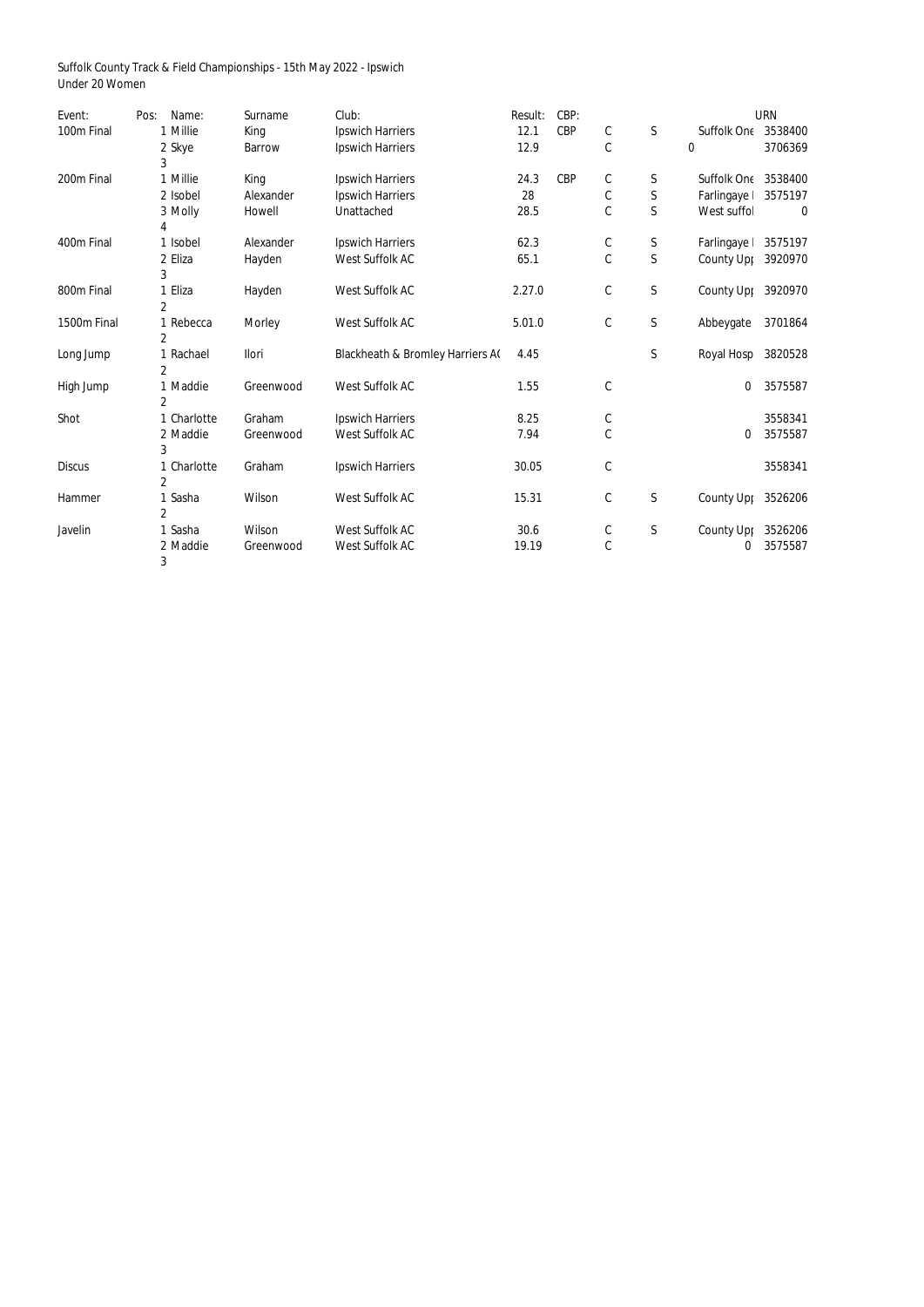Suffolk County Track & Field Championships - 15th May 2022 - Ipswich Senior Women

| Event:        | Name:<br>Pos:  | Surname    | Club:                         | CBP:<br>Result: | <b>URN</b>   |
|---------------|----------------|------------|-------------------------------|-----------------|--------------|
| 100m Final    | 1 Emily        | Lambert    | <b>Ipswich Harriers</b>       | 12.7            |              |
|               | 2 Chantelle    | Kilpatrick | <b>Ipswich Harriers</b>       | 13.2            |              |
|               | 3 Louise       | Brydon     | <b>Ipswich Harriers</b>       | 14.5            |              |
|               | 4              |            |                               |                 |              |
| 200m Final    | 1 Emily        | Lambert    | <b>Ipswich Harriers</b>       | 26.2            |              |
|               | 2 Chloe        | Godbold    | <b>Ipswich Harriers</b>       | 27.6            |              |
|               | 3              |            |                               |                 |              |
| 400m Final    | 1 Chloe        | Godbold    | <b>Ipswich Harriers</b>       | 62.3            |              |
|               | $\overline{2}$ |            |                               |                 |              |
| 1500m Final   | 1 Millie       | Jordan Lee | <b>Stowmarket Striders RC</b> | 4.56.7          | $\mathsf{C}$ |
|               | 2              |            |                               |                 |              |
| Long Jump     | 1 Chantelle    | Kilpatrick | <b>Ipswich Harriers</b>       | 5.04            | C            |
|               | $\overline{2}$ |            |                               |                 |              |
| Triple Jump   | 1 Chantelle    | Kilpatrick | <b>Ipswich Harriers</b>       | 10.26           | $\mathsf C$  |
|               | $\overline{2}$ |            |                               |                 |              |
| Shot          | 1 Debbie       | Castle     | <b>West Suffolk AC</b>        | 9.17            | $\mathsf{C}$ |
|               | $\overline{2}$ |            |                               |                 |              |
| <b>Discus</b> | 1 Debbie       | Castle     | West Suffolk AC               | 28.79           | $\mathsf{C}$ |
|               | 2              |            |                               |                 |              |
| Javelin       | 1 Debbie       | Castle     | <b>West Suffolk AC</b>        | 33.98           | C            |
|               | 2 Alana        | Wilson     | <b>West Suffolk AC</b>        | 32.48           | $\mathsf C$  |
|               | 3              |            |                               |                 |              |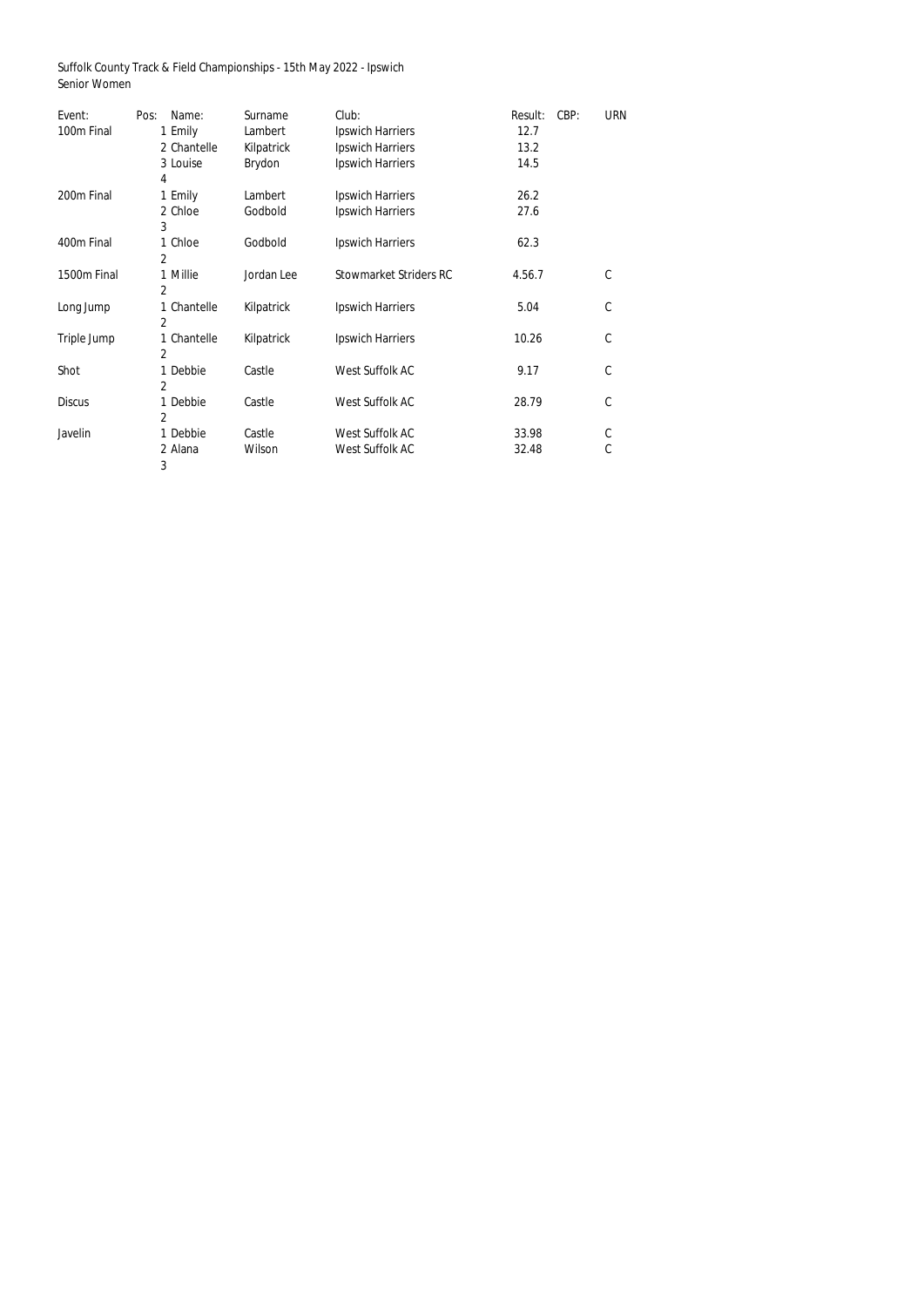Suffolk County Track & Field Championships - 15th May 2022 - Ipswich Under 13 Boys

| Event:      | Pos: | Name:    | Surname         | Club:                         | Result:            | CBP: | County        | Schhool school |                    | <b>URN</b> |
|-------------|------|----------|-----------------|-------------------------------|--------------------|------|---------------|----------------|--------------------|------------|
| 100m Final  |      | 1 Euan   | Ling            | <b>Ipswich Harriers</b>       | 15.8               |      | C             |                |                    | 4019333    |
|             |      | 2 Joseph | Scurrell        | <b>Ipswich Harriers</b>       | 15.8               |      | C             | $\mathsf S$    | Debenham           | 4036378    |
|             |      | 3 Elliot | Hobson          | Ipswich Jaffa RC              | 16.3               |      | C             |                |                    | 3586875    |
| 200m Final  |      | 1 Luke   | Houchell        | Farlingaye HS                 | 33.4               |      | $\mathsf C$   | $\mathsf S$    | Farlingaye         |            |
|             |      | 2 Elliot | Hobson          | Ipswich Jaffa RC              | 35.5               |      | С             |                |                    | 3586875    |
|             |      | 3        |                 |                               |                    |      |               |                |                    |            |
| 800m Final  |      | 1 Jason  | Georgalas       | Ipswich Jaffa RC              | 2.26.8             |      | $\mathfrak c$ |                |                    | 3680089    |
|             |      | 2 Alex   | Georgalas       | Ipswich Jaffa RC              | 2.39.2             |      | $\mathsf C$   |                |                    | 3679992    |
|             |      | 3        |                 |                               |                    |      |               |                |                    |            |
| 1500m Final |      | 1 Mason  | <b>Bramhald</b> | <b>Woodbridge Shuffllers</b>  | 4.54.3             |      | C             | $\mathsf{S}$   | Farlingaye         |            |
|             |      | 2 Harry  | Ambrose         | <b>Saint Edmund Pacers</b>    | 5.17.2             |      | C             | $\mathsf S$    | Thurston a         | 3974046    |
|             |      | 3 Hayden | Preston         | <b>Colchester Harriers AC</b> | 5.27.5             |      | $\mathsf C$   | $\mathsf S$    | <b>Woodhall F</b>  | 3922862    |
|             |      | 4 Elliot | Yaxley          | <b>Saint Edmund Pacers</b>    | 5.40.6             |      | $\mathsf C$   | $\mathsf S$    | <b>Sybil Andre</b> | 3965310    |
|             |      | 5        |                 |                               |                    |      |               |                |                    |            |
| 75mH Final  |      | Euan     | Ling            | <b>Ipswich Harriers</b>       | 16.09              |      | $\mathsf{C}$  |                |                    | 4019333    |
|             | 2    |          |                 |                               |                    |      |               |                |                    |            |
| Long Jump   |      | 1 Joseph | Scurrell        | <b>Ipswich Harriers</b>       | 3.53               |      | C             | $\mathsf{S}$   | Debenham           | 4036378    |
|             |      | 2        |                 |                               |                    |      |               |                |                    |            |
| High Jump   |      | Euan     | Ling            | <b>Ipswich Harriers</b>       |                    |      | C             |                |                    | 4019333    |
|             |      | 2        |                 |                               |                    |      |               |                |                    |            |
| Shot        |      | George   | <b>Thomas</b>   | <b>West Suffolk AC</b>        | 7.85               |      | C             | $\mathsf{S}$   | Finborough         | 3944012    |
|             |      | 2        |                 |                               |                    |      |               |                |                    |            |
| Javelin     |      | George   | <b>Thomas</b>   | <b>West Suffolk AC</b>        | 25.79              |      | C             | $\mathsf S$    | Finborough         | 3944012    |
|             |      | 2 Luke   | Houchell        | <b>Farlingaye HS</b>          | <b>No Distance</b> |      | C             | $\mathsf{S}$   | Farlingaye         |            |
|             |      | 3        |                 |                               |                    |      |               |                |                    |            |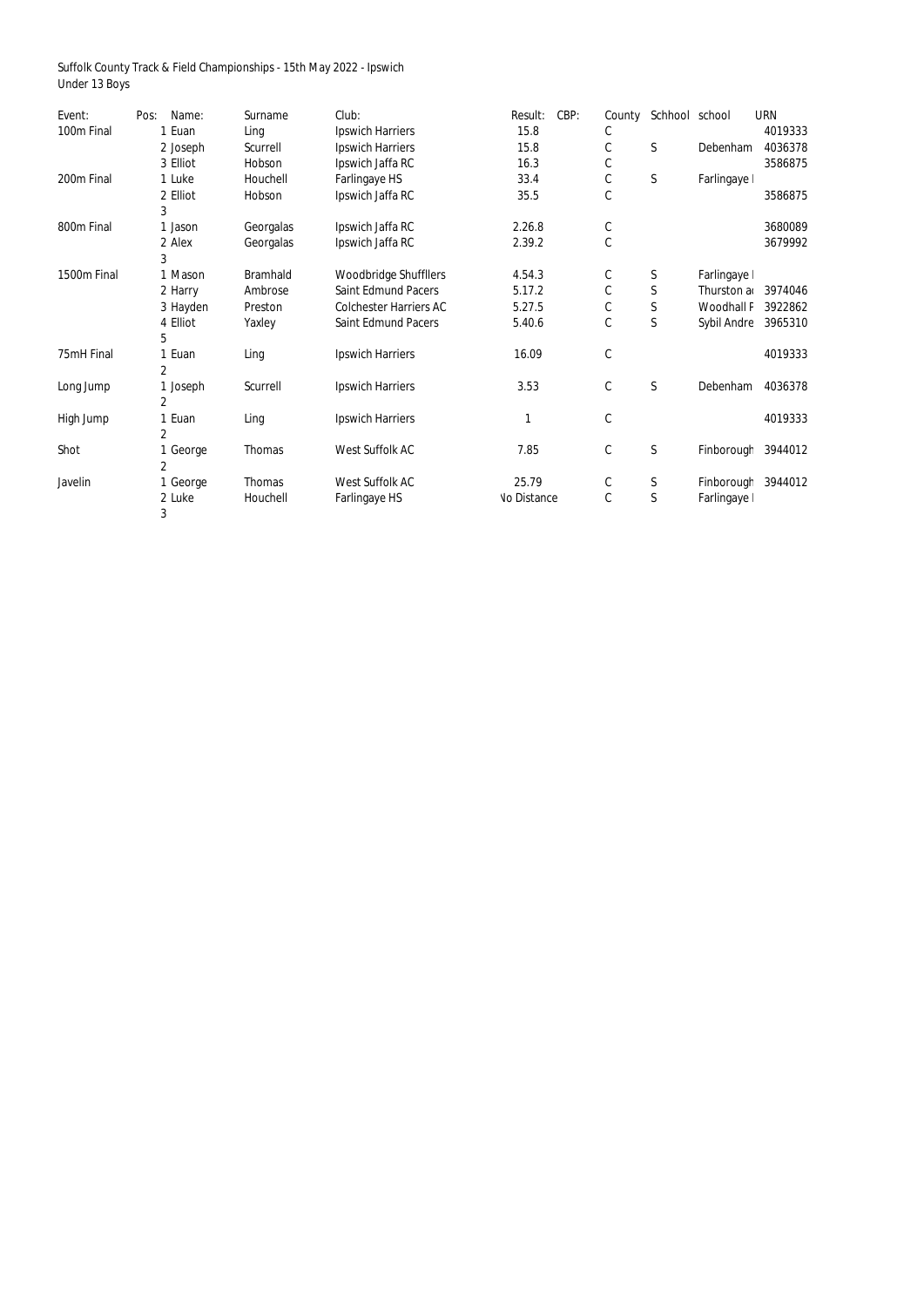Suffolk County Track & Field Championships - 15th May 2022 - Ipswich Under 15 Boys

| Event:        | Pos:<br>Name:  | Surname            | Club:                                                   | CBP:<br>Result: | County           | Schhool          | school               | <b>URN</b>       |
|---------------|----------------|--------------------|---------------------------------------------------------|-----------------|------------------|------------------|----------------------|------------------|
| 100m Final    | 1 Ricky        | <b>Nicholls</b>    | <b>Ipswich Harriers</b>                                 | 11.9            | С                | S                | Kesgrave H           | 3835668          |
|               | 2 Aidan        | Wright             | <b>Ipswich Harriers</b>                                 | 13              | $\mathsf C$      | S                | Debenham             | 4019305          |
|               | 3 Oliver       | Gilbert            | Unattached                                              | 13              | C                | $\mathsf S$      | <b>Royal Hosp</b>    | 0                |
|               | 4 Mackenzie    | Milligan           | Unattached                                              | 13.3            |                  | S                | Ipswich Scha1        |                  |
|               | 5 Tyler        | Page               | <b>Ipswich Harriers</b>                                 | 13.3            | $\mathsf C$      | S                | Kesgrave H           | 4019321          |
|               | 6 Lester       | Palmer             | <b>Ipswich Harriers</b>                                 | 13.6            | $\mathsf C$      | S                | Debenham             | 3816285          |
|               | $\overline{7}$ |                    |                                                         |                 |                  |                  |                      |                  |
| 200m Final    | 1 Ricky        | <b>Nicholls</b>    | <b>Ipswich Harriers</b>                                 | 25.1            | C                | S                | Kesgrave H           | 3835668          |
|               | 2 Aidan        | Wright             | <b>Ipswich Harriers</b>                                 | 26.6            | $\mathsf C$      | S                | Debenham             | 4019305          |
|               | 3 Mackenzie    | Milligan           | Unattached                                              | 27.8            |                  | S                | Ipswich Scha1        |                  |
|               | 4 Lester       | Palmer             | <b>Ipswich Harriers</b>                                 | 29              | C                | S                | Debenham             | 3816285          |
|               | 5 Elijah       | Dube               | West Suffolk AC                                         | 31.1            | $\mathsf C$      | $\mathsf S$      | Finborough           | 3825944          |
|               | 6              |                    |                                                         |                 |                  |                  |                      |                  |
|               | 7              |                    |                                                         |                 |                  |                  |                      |                  |
|               | 8              |                    |                                                         |                 |                  |                  |                      |                  |
| 300m Final    | 1 James        | <b>McAllen</b>     | <b>Waveney Valley AC</b>                                | 38.3            | С                | S                | <b>BBMA</b>          | 3728238          |
|               | 2 Oliver       | Read               | <b>Ipswich Harriers</b>                                 | 38.6            | C                | S                |                      | 3875645          |
|               | 3 Ronnie       | <b>Baxter-Laud</b> | <b>Ipswich Harriers</b>                                 | 39.6            | $\mathsf C$      | S                | Copleston I          | 3838287          |
|               | 4 Oliver       | Gilbert            | Unattached                                              | 40.2            | $\mathsf C$      | S                | <b>Royal Hosp</b>    | $\boldsymbol{0}$ |
|               | 5 Elijah       | Dube               | West Suffolk AC                                         | 49.3            | $\mathsf C$      | $\mathsf S$      | Finborough           | 3825944          |
|               | 6              |                    |                                                         |                 |                  |                  |                      |                  |
| 800m Final    | 1 James        | <b>McAllen</b>     | <b>Waveney Valley AC</b>                                | 2.03.4          | $\mathsf C$      | S                | <b>BBMA</b>          | 3728238          |
|               | 2 Ronnie       | <b>Baxter-Laud</b> | <b>Ipswich Harriers</b>                                 | 2.12.3          | $\mathsf C$      | S                | Copleston I          | 3838287          |
|               | 3 Oliver       | Read               | <b>Ipswich Harriers</b>                                 | 2.12.9          | $\mathsf C$      | $\mathsf S$      |                      | 3875645          |
|               | 4              |                    |                                                         |                 |                  |                  |                      |                  |
| 1500m Final   | 1 Samuel       | Blackwell          | <b>Saint Edmund Pacers</b>                              | 4.43.1          | C                | S                | King Edwar           | 3823758          |
|               | 2 Flynn        | Kelly              | <b>Ipswich Harriers</b>                                 | 4.46.9          | $\mathsf C$      | S                | Farlingaye           | 3781011          |
|               | 3 Sebastian    | Melero             | <b>Saint Edmund Pacers</b>                              | 4.58.9          | С                | S<br>$\mathsf S$ | Thurston C 3764382   |                  |
|               | 4 Jasper       | Keith              | Unattached                                              | 5.00.0          | $\mathsf C$<br>C | S                | Woodbridg A1         |                  |
|               | 5 Leo          | <b>Bloor</b>       | Ipswich Jaffa RC<br><b>Colchester &amp; Tendring AC</b> | 5.10.1          |                  | $\mathsf S$      | Northgate 3830262    |                  |
|               | 6 Owen         | Lavery             |                                                         | 5.12.5          |                  |                  | East Bergho          | 3904571          |
| Long Jump     | 1 Lester       | Palmer             | <b>Ipswich Harriers</b>                                 | 4.34            | $\mathsf C$      | S                | Debenham             | 3816285          |
|               | 2 Elijah       | Dube               | West Suffolk AC                                         | 3.88            | $\mathsf C$      | $\mathsf S$      | Finborough           | 3825944          |
|               | 3              |                    |                                                         |                 |                  |                  |                      |                  |
| High Jump     | 1 Kambili      | Adigwe             | <b>Ipswich Harriers</b>                                 | 1.4             | С                | S                | St Alban's ( 4016017 |                  |
|               | 2              |                    |                                                         |                 |                  |                  |                      |                  |
| Shot          | 1 Alfie        | Girling            | <b>Waveney Valley AC</b>                                | 9.99            | $\mathsf C$      | $\mathsf S$      | Sir john len 3838001 |                  |
|               | 2              |                    |                                                         |                 |                  |                  |                      |                  |
| <b>Discus</b> | 1 James        | Campbell           | <b>Ipswich Harriers</b>                                 | 26.94           | $\mathsf C$      | $\mathsf S$      | Northgate            | 3717301          |
|               | 2              |                    |                                                         |                 |                  |                  |                      |                  |
| Hammer        | 1 James        | Campbell           | <b>Ipswich Harriers</b>                                 | 23.15           | $\mathsf C$      | S                | Northgate            | 3717301          |
|               | 2              |                    |                                                         |                 |                  |                  |                      |                  |
| Javelin       | 1 James        | Campbell           | <b>Ipswich Harriers</b>                                 | 28.58           | $\mathsf C$      | S                | Northgate            | 3717301          |
|               | 2 Zak          | Collett            | <b>Ipswich Harriers</b>                                 | 26.18           |                  | S                | Chantry aca          | 3831790          |
|               | 3              |                    |                                                         |                 |                  |                  |                      |                  |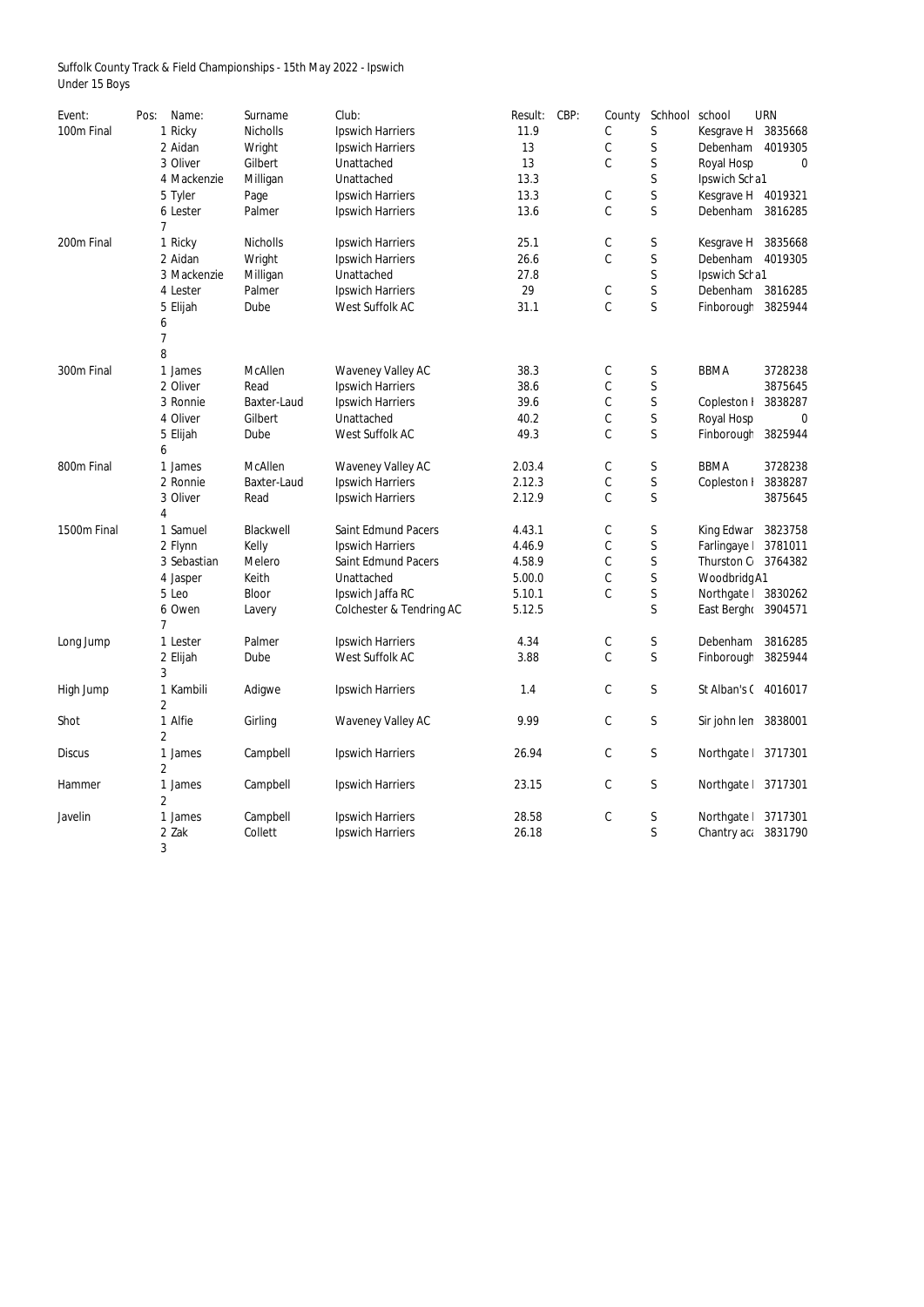Suffolk County Track & Field Championships - 15th May 2022 - Ipswich Under 17 Men

| Event:        | Pos: | Name:          | Surname        | Club:                         | Result:    | CBP:       | County        | School       | school            | <b>URN</b> |
|---------------|------|----------------|----------------|-------------------------------|------------|------------|---------------|--------------|-------------------|------------|
| 100m Final    |      | 1 Arthur       | Ward           | <b>Ipswich Harriers</b>       | 12.4       |            | C             | S            | Debenham          | 3993488    |
|               |      | 2 Maliki       | <b>Mullett</b> | <b>Ipswich Harriers</b>       | 12.8       |            | $\mathsf C$   | S            | Kesgrave h        | 3794901    |
|               |      | 3              |                |                               |            |            |               |              |                   |            |
| 200m Final    |      | 1 Ben          | Greenleaf      | <b>Ipswich Harriers</b>       | 23.1       |            | $\mathbb C$   | S            | Copleston         | 3627276    |
|               |      | 2 Mickey       | Ayling         | West Suffolk AC               | 23.6       |            | C             | S            | Thurston C        | 3701863    |
|               |      | 3 Arthur       | Ward           | <b>Ipswich Harriers</b>       | 25.2       |            | $\mathsf C$   | $\mathsf S$  | Debenham          | 3993488    |
|               |      | 4 Fazil        | Akyol          | Unattached                    | 26.9       |            |               | $\mathsf S$  | Woodbridg         | 3875652    |
|               |      | 5              |                |                               |            |            |               |              |                   |            |
| 400m Final    |      | 1 Stanley      | Chevous        | <b>Ipswich Harriers</b>       | 51.3       |            | $\mathsf C$   | S            | Farlingaye        | 3743929    |
|               |      | 2 Ben          | Greenleaf      | <b>Ipswich Harriers</b>       | 51.9       |            | $\mathbb C$   | S            | Copleston         | 3627276    |
|               |      | 3 William      | <b>Scates</b>  | City Of Norwich AC            | <b>DNF</b> |            | $\mathsf C$   | $\mathsf S$  | Hartismere        | 3829602    |
|               |      | 4              |                |                               |            |            |               |              |                   |            |
| 800m Final    |      | 1 Mickey       | Ayling         | West Suffolk AC               | 2.02.9     |            | C             | S            | Thurston C        | 3701863    |
|               |      | 2 Archie       | Taylor         | <b>West Suffolk AC</b>        | 2.05.4     |            | $\mathsf C$   | S            | <b>King Edwar</b> | 3703715    |
|               |      | 3 Theodore     | Gardiner       | <b>Colchester Harriers AC</b> | 2.10.3     |            | C             | S            | <b>Royal Hosp</b> | 3647426    |
|               |      | 4 Ben          | <b>Bowker</b>  | <b>Ipswich Harriers</b>       | 2.11.3     |            | $\mathsf C$   | $\mathsf S$  | Copleston I       | 3744588    |
|               |      | 5 Harry        | Page           | <b>Ipswich Harriers</b>       | 2.17.2     |            | $\mathsf C$   | $\mathsf S$  | farlingaye I      | 3702579    |
|               |      | 6              |                |                               |            |            |               |              |                   |            |
| 1500m Final   |      | 1 Benjamin     | Peck           | <b>Saint Edmund Pacers</b>    | 4.13.8     |            | C             | S            | Mildenhall        | 3481631    |
|               |      | 2 Max          | Fisher         | <b>Ipswich Harriers</b>       | 4.20.6     |            | C             | S            | Farlingaye        | 3249994    |
|               |      | 3 Tom          | <b>Taylor</b>  | <b>West Suffolk AC</b>        | 4.21.3     |            | $\mathsf C$   | $\mathsf S$  | King Edwar        | 3703718    |
|               |      | 4 Henry        | Green          | Unattached                    | 4.23.7     |            |               | S            | Culford           | A1         |
|               |      | 5 Theodore     | Gardiner       | <b>Colchester Harriers AC</b> | 4.36.6     |            | $\mathbb C$   | $\mathsf S$  | Royal Hosp        | 3647426    |
|               |      | 6 Charlie      | Minnette       | <b>Haverhill Running Club</b> | 4.44.0     |            | $\mathsf C$   |              |                   | 3880042    |
|               |      | 7              |                |                               |            |            |               |              |                   |            |
| Long Jump     |      | 1 Maliki       | <b>Mullett</b> | <b>Ipswich Harriers</b>       | 5.41       |            | C             | S            | Kesgrave hi       | 3794901    |
|               |      | 2 Christopher  | Thompson       | West Suffolk AC               | 4.39       |            | C             |              | Finborough        | 3992979    |
|               |      | 3              |                |                               |            |            |               |              |                   |            |
| Triple Jump   |      | 1 Oscar        | Farrow         | Unattached                    | 10.79      |            |               | S            | Farlingaye        | 0          |
|               |      | $\overline{2}$ |                |                               |            |            |               |              |                   |            |
| High Jump     |      | 1 Fazil        | Akyol          | Unattached                    | 1.6        |            |               | $\mathsf{S}$ | Woodbridg         | 3875652    |
|               |      | 2 Christopher  | Thompson       | West Suffolk AC               | 1.35       |            | $\mathsf C$   |              | Finborough        | 3992979    |
|               |      | 3              |                |                               |            |            |               |              |                   |            |
| Shot          |      | 1 Alastair     | <b>Brown</b>   | West Suffolk AC               | 15.2       |            | $\mathfrak c$ | S            | Finborough        | 3774968    |
|               |      | 2 Brandon      | Ling           | <b>Ipswich Harriers</b>       | 8.7        |            | $\mathbb C$   |              |                   | 3789686    |
|               |      | 3              |                |                               |            |            |               |              |                   |            |
| <b>Discus</b> |      | 1 Alastair     | <b>Brown</b>   | West Suffolk AC               | 43.87      | <b>CBP</b> | C             | S            | Finborough        | 3774968    |
|               |      | 2 Brandon      | Ling           | <b>Ipswich Harriers</b>       | 25.66      |            | $\mathsf C$   |              |                   | 3789686    |
|               |      | 3 Jacob        | Dube           | West Suffolk AC               | 16.42      |            | $\mathbb C$   | S            | Finborough        | 3794704    |
|               |      | 4              |                |                               |            |            |               |              |                   |            |
| Hammer        |      | 1 Alastair     | <b>Brown</b>   | <b>West Suffolk AC</b>        | 50.2       |            | C             | S            | Finborough        | 3774968    |
|               |      | 2 Brandon      | Ling           | <b>Ipswich Harriers</b>       | 18.92      |            | $\mathsf C$   |              |                   | 3789686    |
|               |      | 3 Jacob        | Dube           | West Suffolk AC               | 15.46      |            | $\mathbb C$   | S            | Finborough        | 3794704    |
|               |      | 4              |                |                               |            |            |               |              |                   |            |
| Javelin       |      | 1 Fazil        | Akyol          | Unattached                    | 36.35      |            |               | S            | Woodbridg         | 3875652    |
|               |      | 2 Christopher  | Thompson       | West Suffolk AC               | 31.67      |            | C             |              | Finborough        | 3992979    |
|               |      | 3 Oliver       | Heather-Hayes  | <b>Ipswich Harriers</b>       | 29.12      |            | $\mathbb C$   | S            | Ipswich Sch       | 3944792    |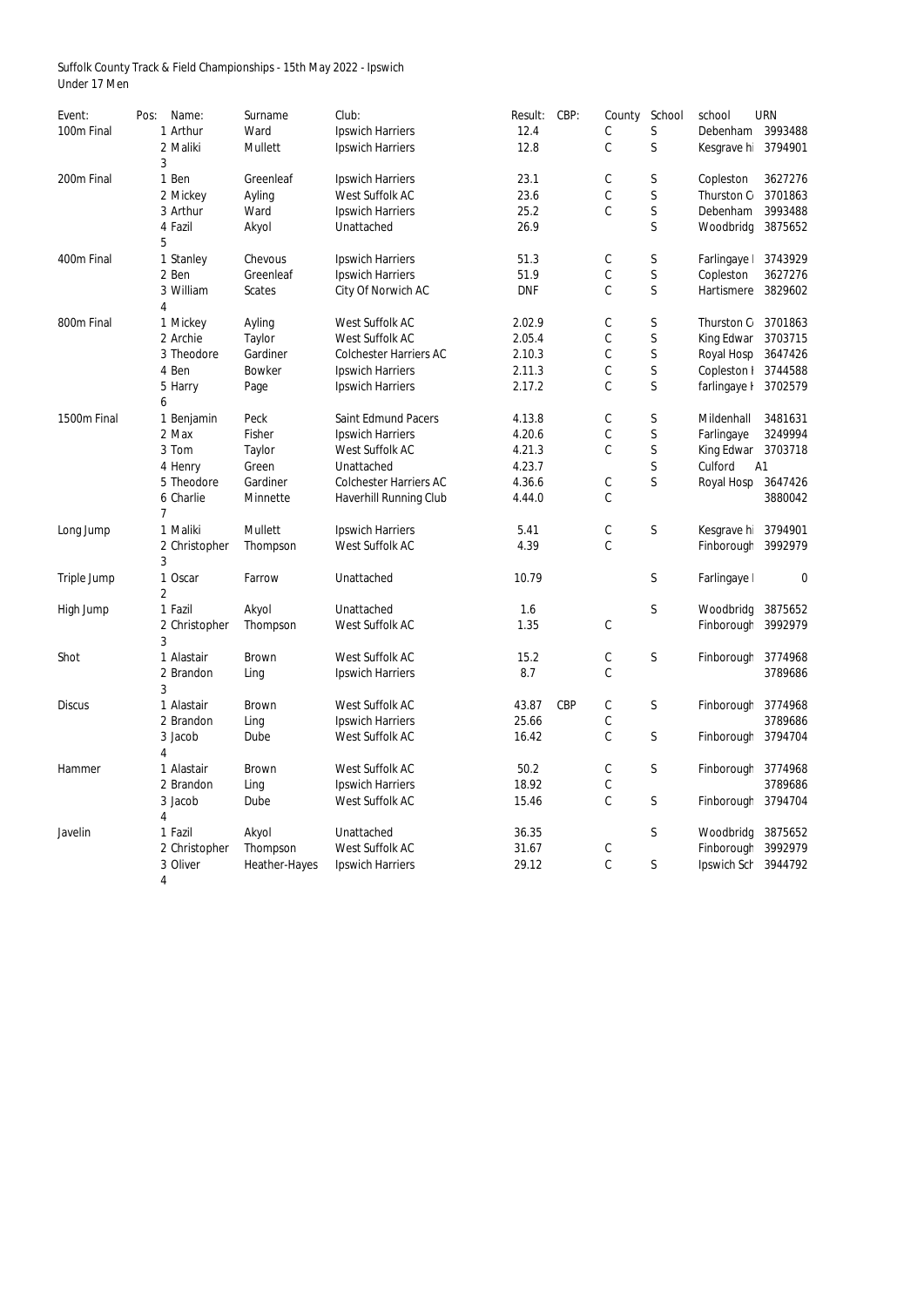Suffolk County Track & Field Championships - 15th May 2022 - Ipswich Under 20 Men

| Event:        | Name:<br>Pos:  | Surname       | Club:                     | Result:    | CBP: | County      | School       | school              | <b>URN</b>       |  |
|---------------|----------------|---------------|---------------------------|------------|------|-------------|--------------|---------------------|------------------|--|
| 100m Final    | 1 Oliver       | Kinsman       | Unattached                | 12.5       |      | $\mathsf C$ | S            | ipswich scha1       |                  |  |
|               | 2 Abdullah     | Mustafa       | Unattached                | 12.5       |      | $\mathsf C$ | $\mathsf{S}$ | Woodbridg a1        |                  |  |
|               | 3 Joshua       | Okoruwa       | Newham & Essex Beagles AC | 12.9       |      |             | $\mathsf S$  | Royal Hosp 3965639  |                  |  |
|               | 4              |               |                           |            |      |             |              |                     |                  |  |
| 200m Final    | 1 Taye         | McLaughlin    | <b>Ipswich Harriers</b>   | 23.6       |      | $\mathsf C$ |              | $\pmb{0}$           | 3903879          |  |
|               | 2 William      | <b>Bowker</b> | <b>Ipswich Harriers</b>   | 23.7       |      | $\mathsf C$ | $\mathsf{S}$ |                     | 3419146          |  |
|               | 3 Jamie        | Webster       | <b>Ipswich Harriers</b>   | 24.1       |      | $\mathsf C$ |              | Northgate:          | 3977793          |  |
|               | 4 Jay          | Collett       | <b>Ipswich Harriers</b>   | 24.7       |      | $\mathsf C$ | $\mathsf S$  | Suffolk nev         | 3645725          |  |
|               | 5              |               |                           |            |      |             |              |                     |                  |  |
| 400m Final    | 1 William      | <b>Bowker</b> | <b>Ipswich Harriers</b>   | 51.3       |      | $\mathsf C$ | $\mathsf S$  |                     | 3419146          |  |
|               | 2 Jamie        | Webster       | <b>Ipswich Harriers</b>   | 52.7       |      | $\mathsf C$ |              | Northgate:          | 3977793          |  |
|               | 3              |               |                           |            |      |             |              |                     |                  |  |
| 800m Final    | 1 James        | Peck          | <b>Thetford Ac</b>        | 2.03.3     |      | $\mathsf C$ | $\mathsf S$  | Abbeygate           | 3419908          |  |
|               | $\overline{2}$ |               |                           |            |      |             |              |                     |                  |  |
| 1500m Final   | 1 James        | Peck          | <b>Thetford Ac</b>        | 4.19.6     |      | $\mathsf C$ | $\mathsf S$  | Abbeygate           | 3419908          |  |
|               | 2 Finley       | Davis         | West Suffolk AC           | 4.35.5     |      | $\mathsf C$ | $\mathsf S$  | Thurston C 3971540  |                  |  |
|               | 3              |               |                           |            |      |             |              |                     |                  |  |
| 110mH Final   | 1 Luca         | Prior         | <b>West Suffolk AC</b>    | 18.7       |      | $\mathsf C$ | $\mathsf S$  | West Suffo          | 3669232          |  |
|               | 2 Barney       | McCallum      | <b>Ipswich Harriers</b>   | <b>DNF</b> |      | $\mathsf C$ | $\mathsf{S}$ | Kesgrave h 3537268  |                  |  |
|               | 3              |               |                           |            |      |             |              |                     |                  |  |
| Long Jump     | 1 Oliver       | Kinsman       | Unattached                | 5.79       |      | $\mathsf C$ | $\mathsf S$  | ipswich scha1       |                  |  |
|               | 2 Luca         | Prior         | West Suffolk AC           | 5.38       |      | $\mathsf C$ | $\mathsf S$  | West Suffo 3669232  |                  |  |
|               | 3 Joshua       | Okoruwa       | Newham & Essex Beagles AC | 5.34       |      |             | $\mathsf{S}$ | Royal Hosp          | 3965639          |  |
|               |                |               |                           |            |      |             |              |                     |                  |  |
| High Jump     | 1 Joshua       | Okoruwa       | Newham & Essex Beagles AC | 1.73       |      |             | $\mathsf S$  | Royal Hosp          | 3965639          |  |
|               | 2 Luca         | Prior         | West Suffolk AC           | 1.6        |      | $\mathsf C$ | $\mathsf S$  | West Suffo          | 3669232          |  |
|               | 3              |               |                           |            |      |             |              |                     |                  |  |
| Shot          | 1 Charlie      | Hannam        | Unattached                | 11.07      |      | $\mathsf C$ | $\mathsf S$  |                     | $\boldsymbol{0}$ |  |
|               | 2 Alexander    | Van Der Pluym | <b>Ipswich Harriers</b>   | 9.1        |      | $\mathsf C$ | $\mathsf{S}$ | Ipswich sch 3801387 |                  |  |
|               | 3              |               |                           |            |      |             |              |                     |                  |  |
| <b>Discus</b> | 1 Michael      | Van Haren     | <b>Ipswich Harriers</b>   | 39.34      |      | С           | $\mathsf S$  | Royal Hosp          | 3808155          |  |
|               | 2 Alexander    | Van Der Pluym | <b>Ipswich Harriers</b>   | 33.52      |      | $\mathsf C$ | $\mathsf S$  | Ipswich sch         | 3801387          |  |
|               | 3              |               |                           |            |      |             |              |                     |                  |  |
| Javelin       | 1 Archie       | Keith         | Unattached                | 42.04      |      | $\mathsf C$ | $\mathsf S$  | Woodbridg           | $\bf{0}$         |  |
|               | $\overline{2}$ |               |                           |            |      |             |              |                     |                  |  |